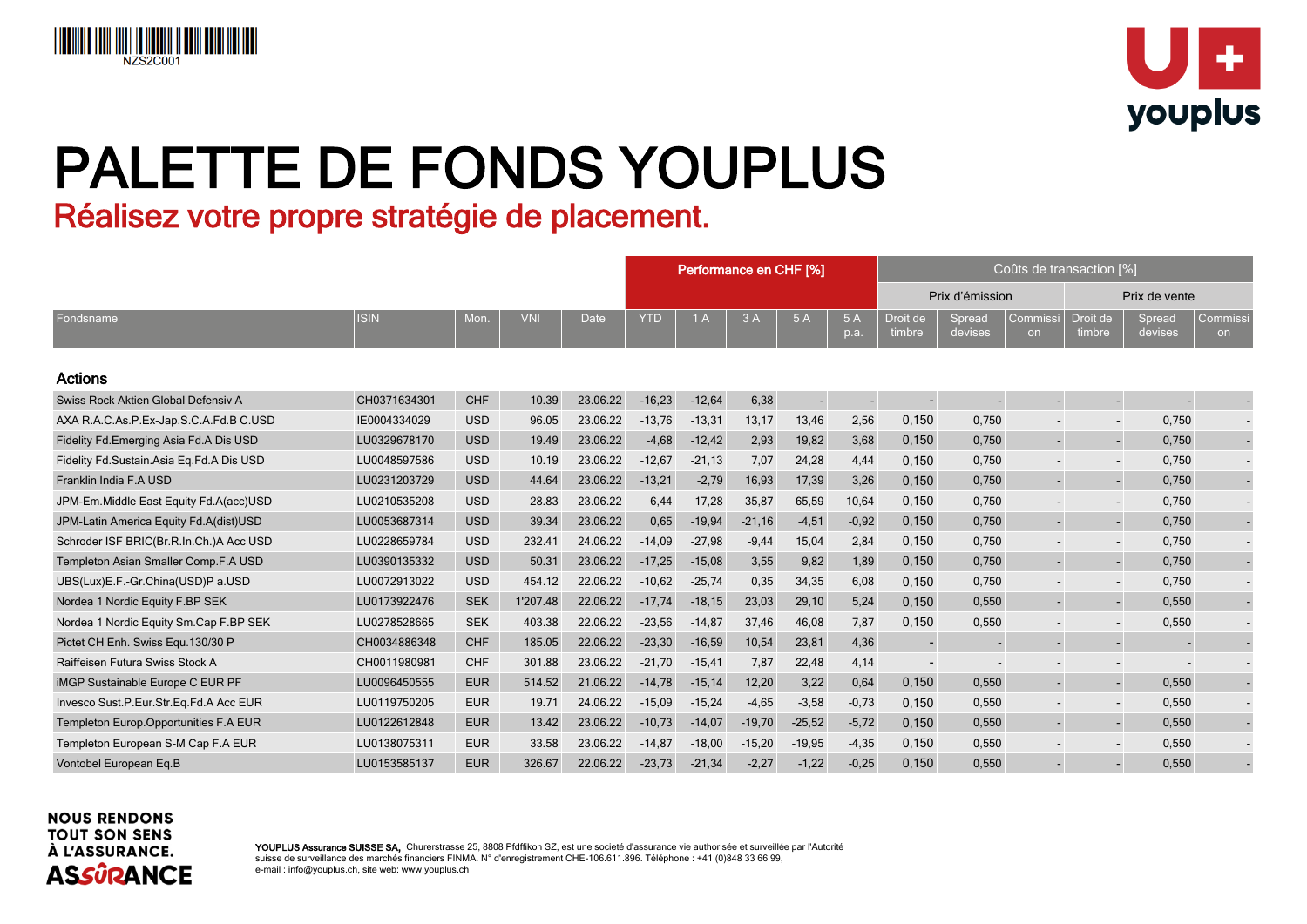



|                                         |              |            |            |          | Performance en CHF [%]<br>Coûts de transaction [%] |           |          |          |            |                          |                   |                 |                          |                   |                |
|-----------------------------------------|--------------|------------|------------|----------|----------------------------------------------------|-----------|----------|----------|------------|--------------------------|-------------------|-----------------|--------------------------|-------------------|----------------|
| Nom du fonds                            |              |            |            |          |                                                    |           |          |          |            | Prix d'émission          |                   |                 |                          | Prix de vente     |                |
|                                         | <b>ISIN</b>  | Mon.       | <b>VNI</b> | Date     | <b>YTD</b>                                         | 1A        | 3A       | 5 A      | 5A<br>p.a. | Droit de<br>timbre       | Spread<br>devises | Commissi<br>on. | Droit de<br>timbre       | Spread<br>devises | Commiss<br>on  |
| Fidelity Fd.Nordic Fd.A Dis SEK         | LU0048588080 | <b>SEK</b> | 1'679.00   | 23.06.22 | $-13,72$                                           | $-13,67$  | 17,09    | 9,81     | 1,89       | 0,150                    | 0,550             |                 | $\sim$                   | 0,550             |                |
| SaraSelect P CHF dist                   | CH0001234068 | <b>CHF</b> | 1'651.64   | 23.06.22 | $-28,58$                                           | $-21,22$  | 22,42    | 22,05    | 4,06       |                          |                   | 0,400           | $\overline{\phantom{a}}$ |                   | 0,400          |
| Fidelity Fd.-Gl.Them.Opp.Fd.A Dis USD   | LU0048584097 | <b>USD</b> | 61.01      | 23.06.22 | $-19,71$                                           | $-17,62$  | 2,37     | 14,00    | 2,65       | 0,150                    | 0,750             |                 | $\overline{\phantom{a}}$ | 0,750             |                |
| JSS Sustain.Eq. - Gl.Thematic P EUR Dis | LU0229773345 | <b>EUR</b> | 252.36     | 22.06.22 | $-22,36$                                           | $-24,80$  | 7,27     | 37,78    | 6,62       | 0,150                    | 0,550             |                 | $\Box$                   | 0,550             |                |
| Pictet-Global Megatrend Selection P     | LU0386891260 | <b>CHF</b> | 292.90     | 22.06.22 | $-24,40$                                           | $-22,62$  | 5,70     | 21,88    | 4,03       | 0,150                    |                   |                 | $\overline{\phantom{a}}$ |                   |                |
| Swisscanto(CH)Eq.Fd.Sustainable AA      | CH0009074300 | <b>CHF</b> | 176.31     | 23.06.22 | $-21,66$                                           | $-12,59$  | 29,58    | 46,04    | 7,86       |                          |                   |                 | $\blacksquare$           |                   |                |
| AXA R.Jap.S.C.A.Fd.B C.JPY              | IE0004354423 | <b>JPY</b> | 2'481.44   | 23.06.22 | $-16,41$                                           | $-20,26$  | $-21,15$ | $-20,72$ | $-4,53$    | 0,150                    | 0,750             |                 | $\overline{\phantom{a}}$ | 0,750             | $\blacksquare$ |
| iMGP Japan Opportunities C JPY PR       | LU0204987902 | <b>JPY</b> | 27'966.00  | 22.06.22 | $-9,58$                                            | $-15,04$  | $-9,15$  | $-7,52$  | $-1,55$    | 0,150                    | 0,750             |                 | $\blacksquare$           | 0,750             |                |
| Schroder ISF Japanese Eq.A Acc EUR H    | LU0236737465 | <b>EUR</b> | 124.79     | 24.06.22 | $-7,39$                                            | $-11,27$  | 10,85    | 10,61    | 2,04       | 0,150                    | 0,550             |                 | $\blacksquare$           | 0,550             |                |
| Bellevue F.(L)-B.Biotech B USD          | LU0415392322 | <b>USD</b> | 481.31     | 22.06.22 | $-16,76$                                           | $-21,05$  | 8,19     | 3,65     | 0,72       | 0,150                    | 0,750             |                 |                          | 0,750             |                |
| Bellevue F.(L)-B.Med.&Serv.B USD        | LU0453818899 | <b>USD</b> | 421.23     | 22.06.22 | $-21,04$                                           | $-16, 17$ | 7,17     | 45,04    | 7,72       | 0,150                    | 0,750             |                 | $\blacksquare$           | 0,750             | $\blacksquare$ |
| BGF Sustainable Energy Fd.A2 USD        | LU0124384867 | <b>USD</b> | 13.99      | 24.06.22 | $-20,44$                                           | $-14,34$  | 42,81    | 53,95    | 9,02       | 0,150                    | 0,750             |                 | $\overline{a}$           | 0,750             |                |
| BGF World Energy F.A2 USD               | LU0122376428 | <b>USD</b> | 20.06      | 24.06.22 | 28,29                                              | 35,63     | 20,09    | 25,78    | 4,70       | 0,150                    | 0,750             |                 | $\blacksquare$           | 0,750             |                |
| BGF World Gold F.A2 USD                 | LU0055631609 | <b>USD</b> | 33.13      | 22.06.22 | $-9,15$                                            | $-13,60$  | 7,80     | 7,98     | 1,55       | 0,150                    | 0,750             |                 | $\blacksquare$           | 0,750             |                |
| BGF World Mining F.A2 USD               | LU0075056555 | <b>USD</b> | 56.06      | 24.06.22 | $-5,61$                                            | $-6,31$   | 42,11    | 78,28    | 12,27      | 0,150                    | 0,750             |                 | $\overline{\phantom{a}}$ | 0,750             |                |
| JSS Sustainable Eq.-Gr.Planet P EUR     | LU0333595436 | <b>EUR</b> | 233.57     | 22.06.22 | $-24, 13$                                          | $-16,94$  | 13,04    | 18,99    | 3,54       | 0,150                    | 0,550             |                 | $\overline{a}$           | 0,550             |                |
| Pictet-Digital P                        | LU0101692670 | <b>USD</b> | 355.45     | 22.06.22 | $-26,18$                                           | $-33,93$  | $-4,95$  | 14,69    | 2,78       | 0,150                    | 0,750             |                 | $\blacksquare$           | 0,750             |                |
| BGF US Small&MidCap Opport.F.A2 USD     | LU0006061336 | <b>USD</b> | 301.12     | 24.06.22 | $-2,88$                                            | 0,18      | 31,37    | 43,74    | 7,53       | 0,150                    | 0,750             |                 | $\blacksquare$           | 0,750             |                |
| Fidelity Fd.America Fd.A Dis USD        | LU0048573561 | <b>USD</b> | 13.22      | 23.06.22 | $-2,56$                                            | 3,44      | 18,14    | 29,09    | 5,24       | 0,150                    | 0,750             |                 | $\blacksquare$           | 0,750             |                |
| <b>Fonds mixte</b>                      |              |            |            |          |                                                    |           |          |          |            |                          |                   |                 |                          |                   |                |
| Sauren Absolute Return A                | LU0454070557 | <b>EUR</b> | 11.14      | 24.06.22 | $-6,37$                                            | $-11,75$  | $-5,77$  | $-4,59$  | $-0,94$    | 0,150                    | 0,550             |                 | $\blacksquare$           | 0,550             |                |
| Schroder Sustainable Strategy Fund      | CH0002788518 | <b>CHF</b> | 142.54     | 23.06.22 | $-8,11$                                            | $-7,85$   | $-0,67$  | 1,35     | 0,27       | $\overline{\phantom{a}}$ |                   |                 | $\overline{\phantom{a}}$ |                   |                |
| Swisscanto(LU)Pf.Fd.Sustain.B.(CHF)AT   | LU0161535165 | <b>CHF</b> | 217.08     | 22.06.22 | $-14,66$                                           | $-12,34$  | 7,12     | 13,13    | 2,50       | 0,150                    |                   |                 | $\Box$                   |                   |                |
| Pictet CH LPP 25 P dy CHF               | CH0016431675 | <b>CHF</b> | 1'145.85   | 22.06.22 | $-14,53$                                           | $-14,70$  | $-8,63$  | $-4,36$  | $-0.89$    |                          |                   |                 |                          |                   |                |
| UBS(CH)Vitainvest Swiss 25 Sust.U       | CH0108526911 | <b>CHF</b> | 115.31     | 22.06.22 | $-13,55$                                           | $-13,06$  | $-7,07$  | $-4,31$  | $-0,88$    |                          | $\overline{a}$    |                 | $\blacksquare$           |                   |                |
| <b>Immobilier</b>                       |              |            |            |          |                                                    |           |          |          |            |                          |                   |                 |                          |                   |                |
| AXA WF-Fram.Europe R.E.S.A Cap EUR      | LU0216734045 | <b>EUR</b> | 222.32     | 22.06.22 | $-25,82$                                           | $-24,02$  | $-9,80$  | $-0.37$  | $-0,07$    | 0,150                    | 0,550             |                 |                          | 0,550             |                |

**NOUS RENDONS TOUT SON SENS** À L'ASSURANCE. **ASSÛRANCE** 

YOUPLUS Assurance SUISSE SA, Churerstrasse 25, 8808 Pfdffikon SZ, est une societé d'assurance vie authorisée et surveillée par l'Autorité suisse de surveillance des marchés financiers FINMA. N° d'enregistrement CHE-106.611.896. Téléphone : +41 (0)848 33 66 99, e-mail : info@youplus.ch, site web: www.youplus.ch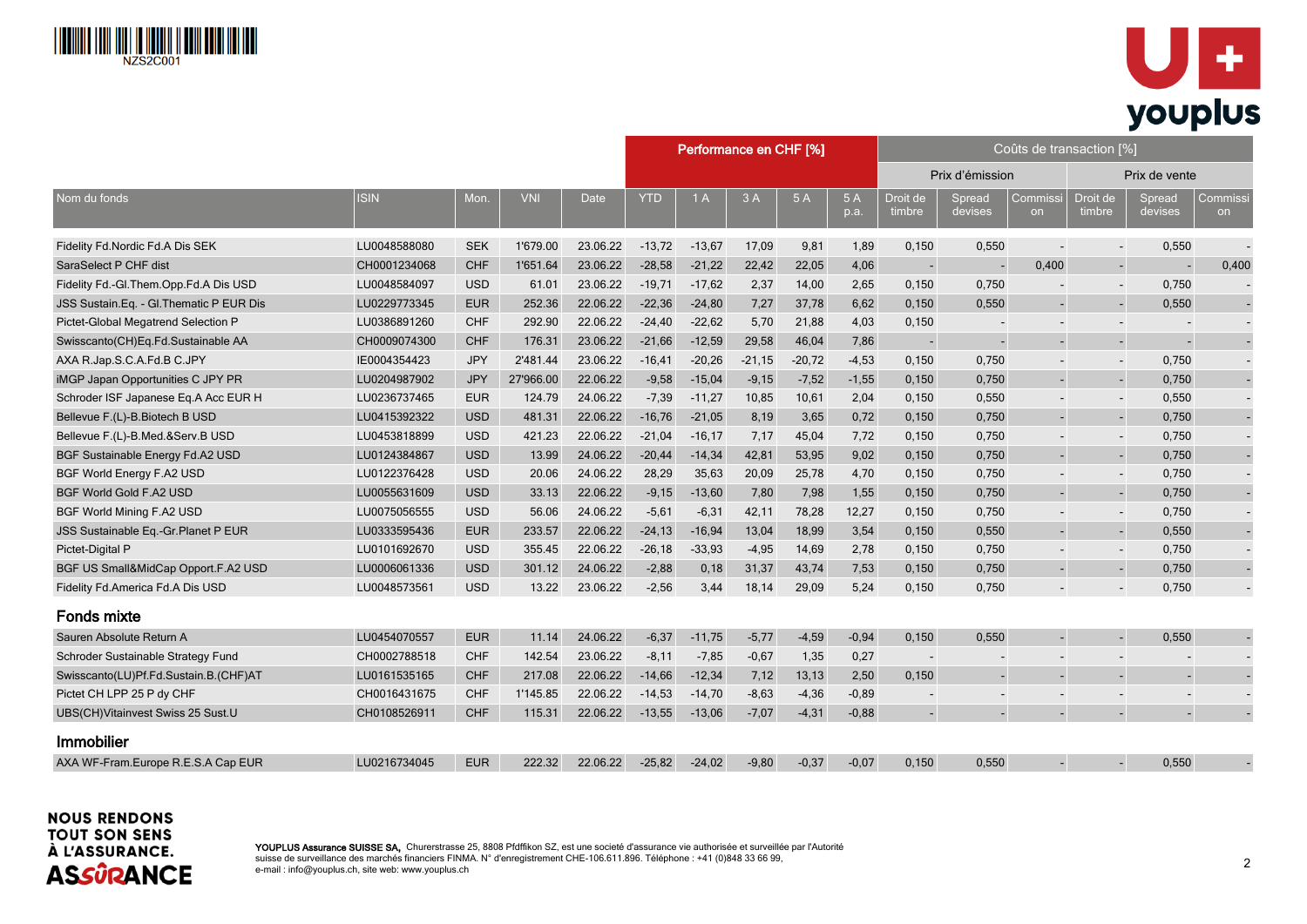



|                                          |              |            |            |             |            | Performance en CHF [%] |           |          |            | Coûts de transaction [%] |                          |                |                          |                          |                          |  |  |
|------------------------------------------|--------------|------------|------------|-------------|------------|------------------------|-----------|----------|------------|--------------------------|--------------------------|----------------|--------------------------|--------------------------|--------------------------|--|--|
|                                          |              |            |            | <b>Date</b> |            |                        |           |          |            | Prix d'émission          |                          |                | Prix de vente            |                          |                          |  |  |
| Nom du fonds                             | <b>ISIN</b>  | Mon.       | <b>VNI</b> |             | <b>YTD</b> | 1A                     | 3A        | 5A       | 5A<br>p.a. | Droit de<br>timbre       | Spread<br>devises        | Commissi<br>on | Droit de<br>timbre       | Spread<br>devises        | Commissi<br>on           |  |  |
| Investissements alternatifs              |              |            |            |             |            |                        |           |          |            |                          |                          |                |                          |                          |                          |  |  |
| Invesco Gl. Targeted Returns A Dis EUR   | LU1004132640 | <b>EUR</b> | 8.82       | 24.06.22    | $-10,40$   | $-15,30$               | $-20,16$  | $-24,28$ | $-5,41$    | 0,150                    | 0,550                    | $\blacksquare$ | $\Box$                   | 0,550                    |                          |  |  |
| Man AHL Diversified                      | IE0000360275 | <b>USD</b> | 158.52     | 22.06.22    | 25,08      | 20,15                  | 35,12     | 45,63    | 7,80       | 0,150                    | 0,750                    |                |                          | 0,750                    |                          |  |  |
| Marché monétaire                         |              |            |            |             |            |                        |           |          |            |                          |                          |                |                          |                          |                          |  |  |
| Nordea 1 Swedish Short-Term Bd.F.BP SEK  | LU0064321663 | <b>SEK</b> | 187.63     | 22.06.22    | $-7,48$    | $-13,23$               | $-10,22$  | $-15,43$ | $-3,29$    | 0,150                    | 0,550                    |                | $\overline{\phantom{a}}$ | 0,550                    |                          |  |  |
| Pictet CH Short Term M.Mkt.CHF I dy      | CH0011292304 | <b>CHF</b> | 872.35     | 23.06.22    | $-0,38$    | $-0,81$                | $-2,32$   | $-3,90$  | $-0,79$    | $\overline{\phantom{a}}$ | $\overline{\phantom{a}}$ |                | $\overline{\phantom{a}}$ | $\overline{\phantom{a}}$ |                          |  |  |
| Pictet CH Short Term M.Mkt.EUR I dy      | CH0011292353 | <b>EUR</b> | 941.70     | 23.06.22    | $-1,99$    | $-7,93$                | $-9,98$   | $-8,63$  | $-1,79$    |                          | 0,550                    |                |                          | 0,550                    |                          |  |  |
| Pictet CH Short Term M.Mkt.GBP P dy      | CH0013803587 | <b>GBP</b> | 1'007.76   | 23.06.22    | $-3,65$    | $-7,73$                | $-4,32$   | $-2,93$  | $-0.59$    |                          | 0,750                    |                | $\overline{\phantom{a}}$ | 0,750                    | $\blacksquare$           |  |  |
| Pictet CH Short Term M.Mkt.USD I dy      | CH0011292395 | <b>USD</b> | 1'041.79   | 23.06.22    | 6,01       | 5,49                   | 1,30      | 6,05     | 1,18       | $\blacksquare$           | 0,750                    |                | $\blacksquare$           | 0,750                    |                          |  |  |
| Swiss Rock Geldmarkt CHF A               | CH0343867344 | <b>CHF</b> | 9.22       | 23.06.22    | $-1,03$    | $-1,59$                | $-4,34$   | $-7.19$  | $-1,48$    |                          |                          |                | $\blacksquare$           |                          |                          |  |  |
| Obligations                              |              |            |            |             |            |                        |           |          |            |                          |                          |                |                          |                          |                          |  |  |
| CS(LUX)Gl.Inflation Linked Bd.Fd.B USD   | LU0458987681 | <b>USD</b> | 113.56     | 22.06.22    | 1,58       | 3,76                   | 5,37      | 10,62    | 2,04       | 0,150                    | 0,750                    |                | $\overline{\phantom{a}}$ | 0,750                    |                          |  |  |
| LGT Bond Fd. Gl.Inflation Lin. USD B USD | LI0148578037 | <b>USD</b> | 1'099.04   | 23.06.22    | 2,97       | 5,57                   | 3,90      | 8,35     | 1,62       | 0,150                    | 0,750                    |                | $\overline{\phantom{a}}$ | 0,750                    | $\overline{\phantom{a}}$ |  |  |
| Man Convertibles Europe D EUR Acc        | LU0114314536 | <b>EUR</b> | 154.57     | 21.06.22    | $-15,46$   | $-21,62$               | $-17,35$  | $-22.94$ | $-5,08$    | 0,150                    | 0,550                    |                | $\overline{a}$           | 0,550                    | ÷,                       |  |  |
| BGF Em.Mkts.Local Curr.Bond F.A2 USD     | LU0278470058 | <b>USD</b> | 20.34      | 24.06.22    | $-8,39$    | $-13,83$               | $-16, 19$ | $-18,63$ | $-4,04$    | 0,150                    | 0,750                    |                | $\overline{\phantom{a}}$ | 0,750                    | $\blacksquare$           |  |  |
| LO Fds.-Emerg.L.Curr.Bd.Funda.P CHF Acc  | LU0504823591 | <b>CHF</b> | 7.85       | 22.06.22    | $-7,62$    | $-12,86$               | $-16,03$  | $-14,27$ | $-3,03$    | 0,150                    |                          |                |                          |                          |                          |  |  |
| AXA IM Sw.Fd.Bd.A C.CHF                  | CH0114292532 | <b>CHF</b> | 99.60      | 23.06.22    | $-11,19$   | $-11,95$               | $-13,36$  | $-11,53$ | $-2,42$    |                          |                          |                |                          |                          |                          |  |  |
| <b>JSS Su.Bond CHF P CHF D</b>           | LU0121751324 | <b>CHF</b> | 139.10     | 22.06.22    | $-8.17$    | $-9.01$                | $-10,65$  | $-11.37$ | $-2,38$    | 0,150                    |                          |                | $\blacksquare$           |                          |                          |  |  |
| LO Fds.-Sw.Franc Cr.Bd.(For.)P CHF Acc   | LU0137076930 | <b>CHF</b> | 12.05      | 22.06.22    | $-13,15$   | $-13,79$               | $-13,06$  | $-12,52$ | $-2,64$    | 0,150                    | $\overline{\phantom{a}}$ |                | $\overline{\phantom{a}}$ |                          | $\blacksquare$           |  |  |
| Nordea 1 Danish Cov. Bd. F. BP DKK       | LU0076315968 | <b>DKK</b> | 214.18     | 24.06.22    | $-10,93$   | $-16,49$               | $-19,45$  | $-14,33$ | $-3,05$    | 0,150                    | 0,550                    |                | $\blacksquare$           | 0,550                    |                          |  |  |
| Schroder ISF EURO Corp.Bd.A Acc EUR      | LU0113257694 | <b>EUR</b> | 20.77      | 24.06.22    | $-16,78$   | $-22,41$               | $-18,42$  | $-12,42$ | $-2,62$    | 0,150                    | 0,550                    |                | $\overline{\phantom{a}}$ | 0,550                    |                          |  |  |
| Templeton Global Bond F.A-H1 CHF H       | LU0450468003 | <b>CHF</b> | 9.91       | 23.06.22    | $-6,77$    | $-9,42$                | $-20,08$  | $-22,09$ | $-4,87$    | 0,150                    |                          |                | $\overline{a}$           |                          |                          |  |  |
| Templeton Global Total Ret.F.A USD       | LU0170475312 | <b>USD</b> | 23.49      | 23.06.22    | $-6,64$    | $-10,95$               | $-24,95$  | $-23,34$ | $-5,17$    | 0,150                    | 0,750                    |                | $\overline{\phantom{a}}$ | 0,750                    | $\blacksquare$           |  |  |
| Templeton Global Total Ret.F.A-H1 CHF H  | LU0450468185 | <b>CHF</b> | 10.00      | 23.06.22    | $-12,66$   | $-16, 81$              | $-28,32$  | $-31,51$ | $-7,29$    | 0,150                    |                          |                | $\overline{a}$           |                          |                          |  |  |
| AXA IM FIIS US Sh.D.H.Y.F C.USD          | LU0292585030 | <b>USD</b> | 158.39     | 22.06.22    | $-2,15$    | $-2,08$                | $-1,41$   | 5,31     | 1,04       | 0,150                    | 0,750                    |                | $\blacksquare$           | 0,750                    |                          |  |  |
| AXA WF-GI.H.Y.Bd.A Cap USD               | LU0184630167 | <b>USD</b> | 139.35     | 22.06.22    | $-6,87$    | $-6,61$                | $-3,21$   | 4,57     | 0,90       | 0,150                    | 0,750                    |                |                          | 0,750                    |                          |  |  |
| Nordea 1 Europ. High Yield Bd.F. BP EUR  | LU0141799501 | <b>EUR</b> | 31.42      | 24.06.22    | $-15,24$   | $-20,05$               | $-16,71$  | $-10,68$ | $-2,24$    | 0,150                    | 0,550                    |                |                          | 0,550                    |                          |  |  |

# **NOUS RENDONS TOUT SON SENS** À L'ASSURANCE. **ASSÛRANCE**

YOUPLUS Assurance SUISSE SA, Churerstrasse 25, 8808 Pfdffikon SZ, est une societé d'assurance vie authorisée et surveillée par l'Autorité suisse de surveillance des marchés financiers FINMA. N° d'enregistrement CHE-106.611.896. Téléphone : +41 (0)848 33 66 99, e-mail : info@youplus.ch, site web: www.youplus.ch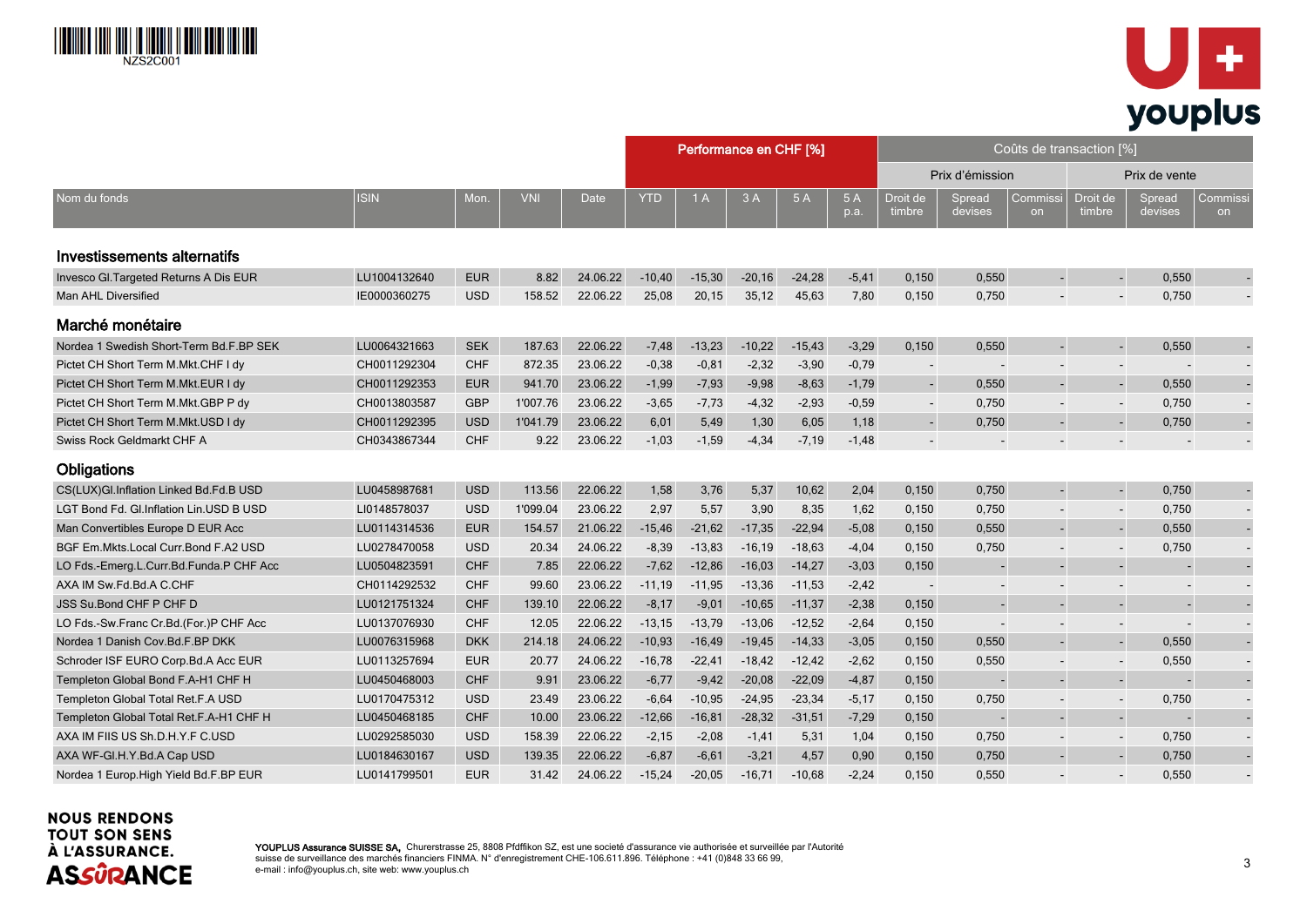



|                                          |              |            |            |             |            |          | Coûts de transaction [%]<br>Performance en CHF [%] |          |           |                          |                          |                           |                          |                          |                 |  |
|------------------------------------------|--------------|------------|------------|-------------|------------|----------|----------------------------------------------------|----------|-----------|--------------------------|--------------------------|---------------------------|--------------------------|--------------------------|-----------------|--|
|                                          |              |            |            |             |            |          |                                                    |          |           |                          | Prix d'émission          |                           |                          | Prix de vente            |                 |  |
| Nom du fonds                             | <b>ISIN</b>  | Mon.       | <b>VNI</b> | <b>Date</b> | <b>YTD</b> | 1A       | 3A                                                 | 5A       | 5A<br>p.a | Droit de<br>timbre       | Spread<br>devises        | Commissi<br><sub>on</sub> | Droit de<br>timbre       | Spread<br>devises        | Commissi<br>on. |  |
| Pictet - Global High Yield HP            | LU0448624253 | <b>CHF</b> | 133.78     | 22.06.22    | $-14,68$   | $-13,98$ | $-7,26$                                            | $-8,26$  | $-1,71$   | 0,150                    |                          |                           |                          |                          |                 |  |
| AXA WF-Global Infl.Bonds A Cap CHF H     | LU0397279430 | <b>CHF</b> | 138.83     | 22.06.22    | $-12,80$   | $-8,66$  | $-4,36$                                            | $-3,62$  | $-0,74$   | 0,150                    | $\sim$                   |                           | $\blacksquare$           | $\overline{\phantom{a}}$ |                 |  |
| LGT Bond Fd. Gl. Inflation Lin. B CHF    | LI0148578045 | CHF        | 926.00     | 23.06.22    | $-3,36$    | $-0,94$  | $-0,53$                                            | $-2,82$  | $-0,57$   | 0,150                    | $\sim$                   | -                         | $\blacksquare$           | $\sim$                   |                 |  |
| LO Fds.(CH)-Sw.Franc Cr.Bd.P             | CH0116771186 | <b>CHF</b> | 104.80     | 23.06.22    | $-11.11$   | $-11,58$ | $-10,03$                                           | $-7,82$  | $-1,61$   | $\overline{\phantom{a}}$ |                          |                           | $\overline{\phantom{a}}$ | $\overline{\phantom{a}}$ | 0,450           |  |
| Nordea 1 Swedish Bd.F.BP SEK             | LU0064320186 | <b>SEK</b> | 268.10     | 22.06.22    | $-16,21$   | $-21,31$ | $-20,52$                                           | $-21,85$ | $-4,81$   | 0,150                    | 0,550                    | $\overline{\phantom{a}}$  | ٠                        | 0,550                    |                 |  |
| Pictet-Short-Term Em.Local Curr.Dt.P     | LU0366532561 | <b>USD</b> | 89.34      | 22.06.22    | $-3,89$    | $-7,91$  | $-12,57$                                           | $-11,72$ | $-2,46$   | 0,150                    | 0,750                    | $\blacksquare$            | $\overline{\phantom{a}}$ | 0,750                    |                 |  |
| Merian Gl.Dynamic Bd.Fd.L USD            | IE0031386414 | <b>USD</b> | 24.02      | 24.06.22    | 3,42       | 1,58     | 11,65                                              | 17,74    | 3,32      | 0,150                    | 0,750                    | $\blacksquare$            | $\blacksquare$           | 0,750                    |                 |  |
| Schroder ISF US Dollar Bd.A Acc USD      | LU0106260564 | <b>USD</b> | 22.61      | 24.06.22    | $-8,33$    | $-9,24$  | $-5,03$                                            | $-0.04$  | $-0.01$   | 0,150                    | 0,750                    | $\sim$ 100 $\,$           | $\sim$                   | 0,750                    |                 |  |
| <b>Other Funds</b>                       |              |            |            |             |            |          |                                                    |          |           |                          |                          |                           |                          |                          |                 |  |
| SF(Lux)SICAV 2-Sk.M.Prot.Fd.2022 I a.CHF | LU0271866880 | <b>CHF</b> | 102.17     | 21.06.22    |            |          |                                                    |          |           | 0,150                    |                          |                           |                          |                          |                 |  |
| SF(Lux)SICAV 2-L.Inv.90% Prot.Fd.I a.CHF | LU1285430077 | <b>CHF</b> | 95.39      | 21.06.22    | $-4,35$    | $-4,30$  | $-2,44$                                            | $-3,93$  | $-0.80$   | 0,150                    | $\overline{\phantom{0}}$ |                           | $\overline{\phantom{a}}$ |                          |                 |  |